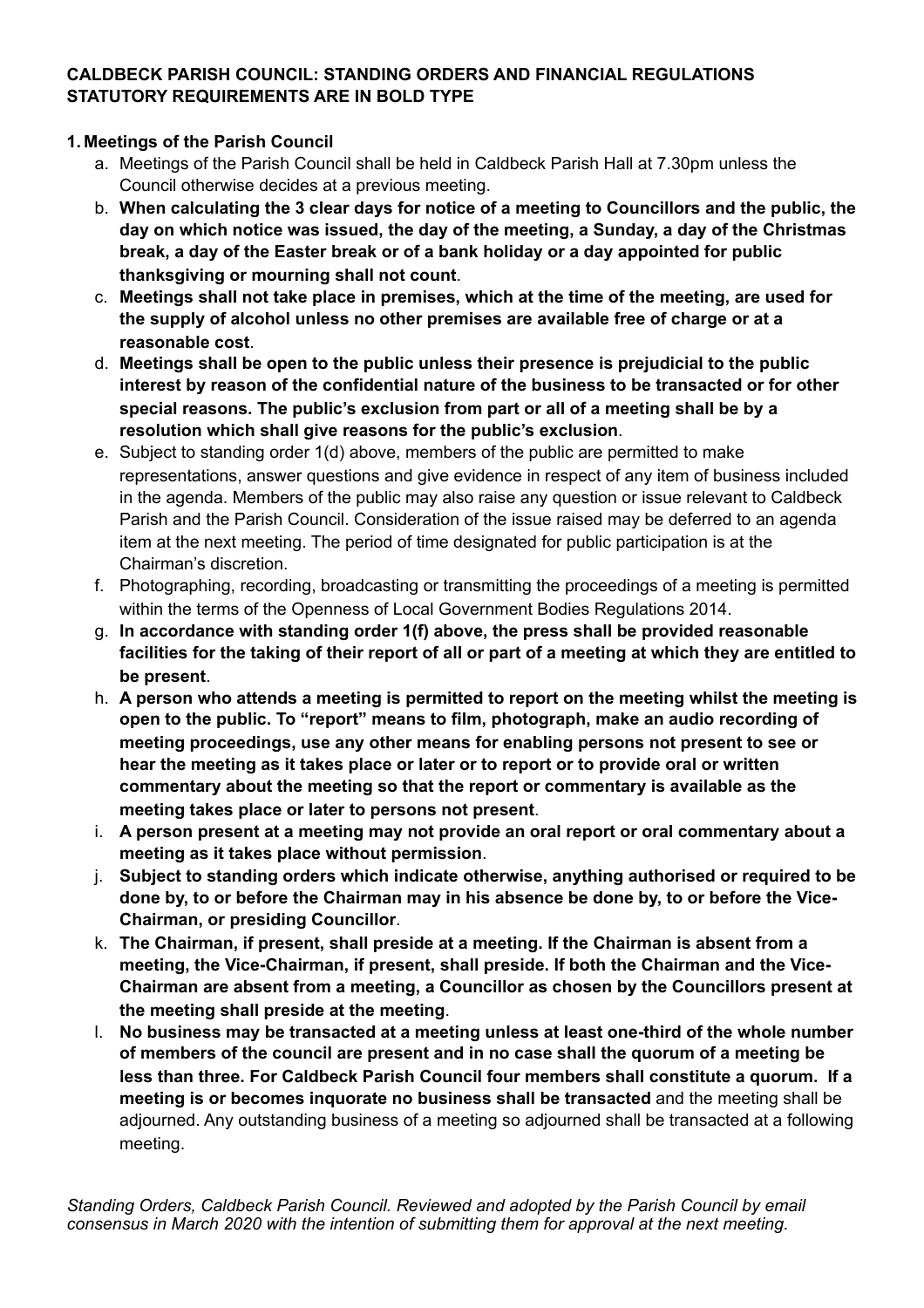- m. **Subject to a meeting being quorate, all questions at a meeting shall be decided by a majority of the Councillors present and voting**.
- n. The Chairman may give an original vote on any matter put to the vote, and in the case of an equality of votes may exercise his casting vote whether or not he gave an original vote.
- o. **Unless standing orders provide otherwise, voting on any question shall be by a show of hands. At the request of a Councillor, the voting on any question shall be recorded so as to show whether each councillor present and voting gave his vote for or against that question**. Such a request must be made before moving on to the next business.
- p. **A Councillor who has a disclosable pecuniary interest or another interest as set out in the Council's code of conduct in a matter being considered at a meeting is subject to statutory limitations or restrictions under the code on his right to participate and vote on that matter**.
- q. The minutes of a meeting shall record the names of Councillors present and absent.
- r. The code of conduct adopted by the Council shall apply to Councillors in respect of the entire meeting.
- s. An interest arising from the code of conduct adopted by the Council, the existence and nature of which is required to be disclosed by a Councillor at a meeting, shall be recorded in the minutes.
- t. The Council may establish Working Groups for detailed examination of issues and to report progress and recommendations to the Council. The members of a Working Group may include non-Councillors. Unless the Council determines otherwise, a Working Group may appoint a subgroup whose terms of reference and members shall be determined by the Working Group.
- u. Executive powers are delegated to the Clerk following consultation with the Chairman or Vice-Chairman of the Council or Committee, as appropriate, subject to prior consultation by electronic communication with Councillors, for matters which require a decision before the next ordinary meeting.

### **2. Council Meetings**

- a. **In an election year, the annual meeting of the Council shall be held on or within 14 days following the day on which the new Councillors elected take office**.
- b. **In a year which is not an election year, the annual meeting of the Council shall be held on such day in May as the Council may direct**.
- c. **The annual meeting of the Council shall take place at 7.30pm**.
- d. **In addition to the annual meeting of the Council seven or eight other statutory meetings shall be held in each year approximately six weeks apart**.
- e. **The first business conducted at the annual meeting of the Council shall be the election of the Chairman and Vice-Chairman**.
- f. **The Chairman of the Council, unless he has resigned or becomes disqualified, shall continue in office and preside at the annual meeting until his successor is elected at the next annual meeting of the Council**.
- g. **The Vice-Chairman of the Council, unless he resigns or becomes disqualified, shall hold office until immediately after the election of the Chairman of the Council at the next annual meeting of the Council**.
- h. **In an election year, if the current Chairman of the Council has not been re-elected as a member of the Council, he shall preside at the meeting until a successor Chairman of the Council has been elected. The current Chairman of the Council shall not have an original vote in respect of the election of the new Chairman of the Council but must give a casting vote in the case of an equality of votes**.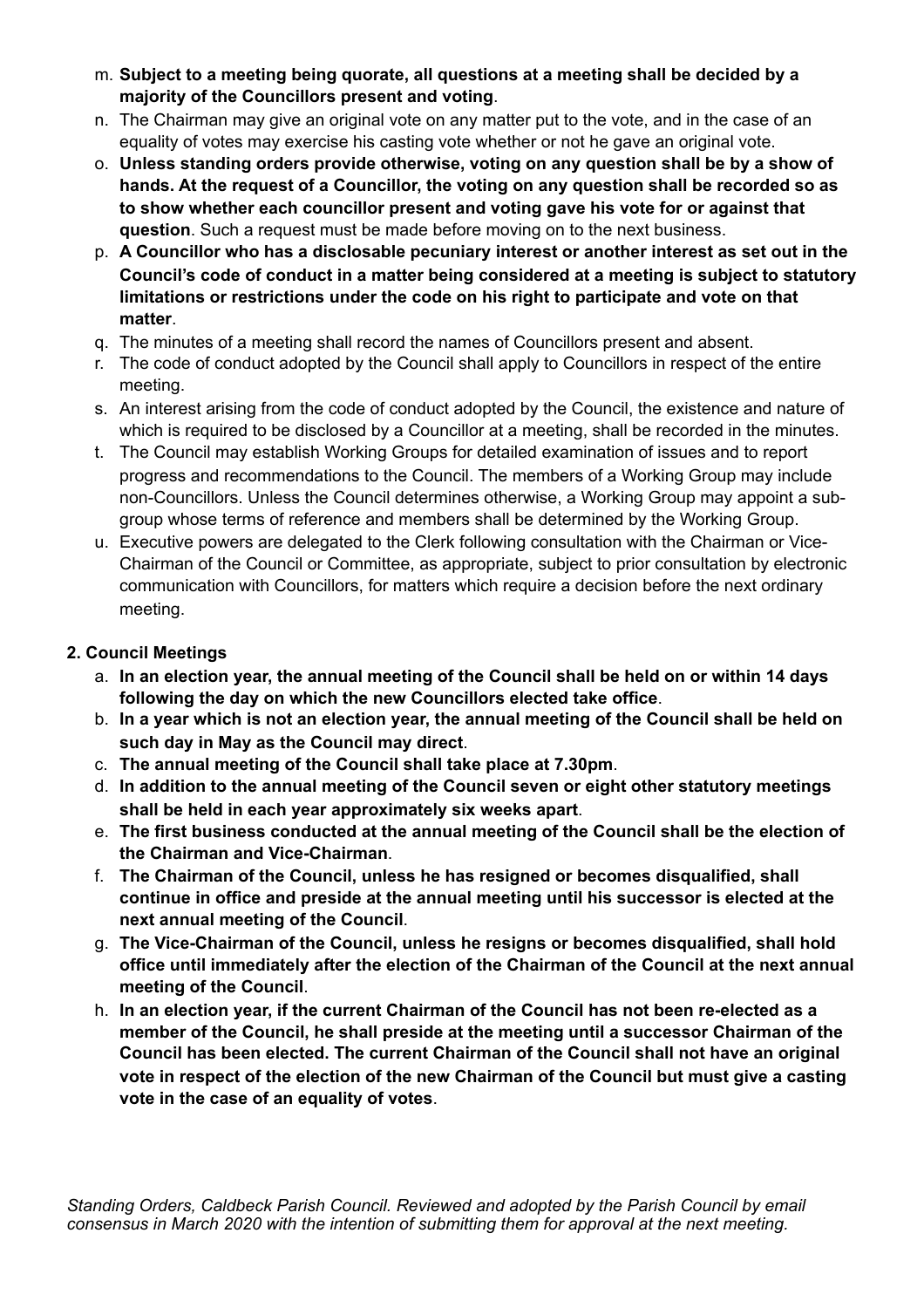- i. **In an election year, if the current Chairman of the Council has been re-elected as a member of the Council, he shall preside at the meeting until a new Chairman of the Council has been elected. He may exercise an original vote in respect of the election of the new Chairman of the Council and must give a casting vote in the case of an equality of votes**.
- j. The person presiding must give a casting vote whenever there is an equality of votes in an election for Chairman.
- k. Following the election of the Chairman of the Council and Vice-Chairman of the Council at the annual meeting of the Council, the order of business shall be as follows.
	- 1. **In an election year, delivery by the Chairman of the Council and Councillors of their acceptance of office forms unless the Council resolves for this to be done at a later date. In a year which is not an election year, delivery by the Chairman of the Council of his acceptance of office form unless the Council resolves for this to be done at a later date**;
	- 2. After consideration, to approve the signature of the Minutes by the person presiding as a correct record.
	- 3. Review of the Council's and/or employees' memberships of other bodies.
	- 4. To deal with business expressly required by statute to be done.

### **3. Extraordinary meetings**

- a. **The Chairman of the Council may convene an extraordinary meeting of the Council at any time**.
- b. **If the Chairman of the Council does not or refuses to call an extraordinary meeting of the Council within 7 days of having been requested to do so by two Councillors, any two Councillors may convene an extraordinary meeting of the Council. The statutory public notice giving the time, venue and agenda for such a meeting must be signed by the two Councillors**.
- **4. Proper Officer: The Council's Proper Officer (the Clerk) shall** do the following:
- a. **Electronically serve on Councillors a summons confirming the time, date, venue and the agenda of a meeting of the Council and a meeting of a committee and a sub-committee at least 3 clear days before the meeting provided any such email contains the electronic signature and title of the Clerk**.
- b. **Give public notice of the time, date, venue and agenda at least 3 clear days before a meeting of the Council or a meeting of a committee (provided that the public notice with agenda of an extraordinary meeting of the Council convened by Councillors is signed by them)**.
- c. **Convene a meeting of full Council for the election of a new Chairman of the Council, occasioned by a casual vacancy in his office**, in accordance with standing orders 4a and 4b above.
- d. **Make available for inspection the Minutes of meetings**.
- e. **Receive and retain copies of byelaws made by other local authorities.**
- f. Receive and retain declarations of acceptance of office from Councillors.
- g. Retain a copy of every Councillor's register of interests and any changes to it, upload a copy to the council's website and keep copies of the same available for inspection.
- h. Undertake the duties of the Responsible Finance Officer in accordance with proper practices as set out in 'Governance and Accountability for Local Councillors - A Practitioners' Guide'.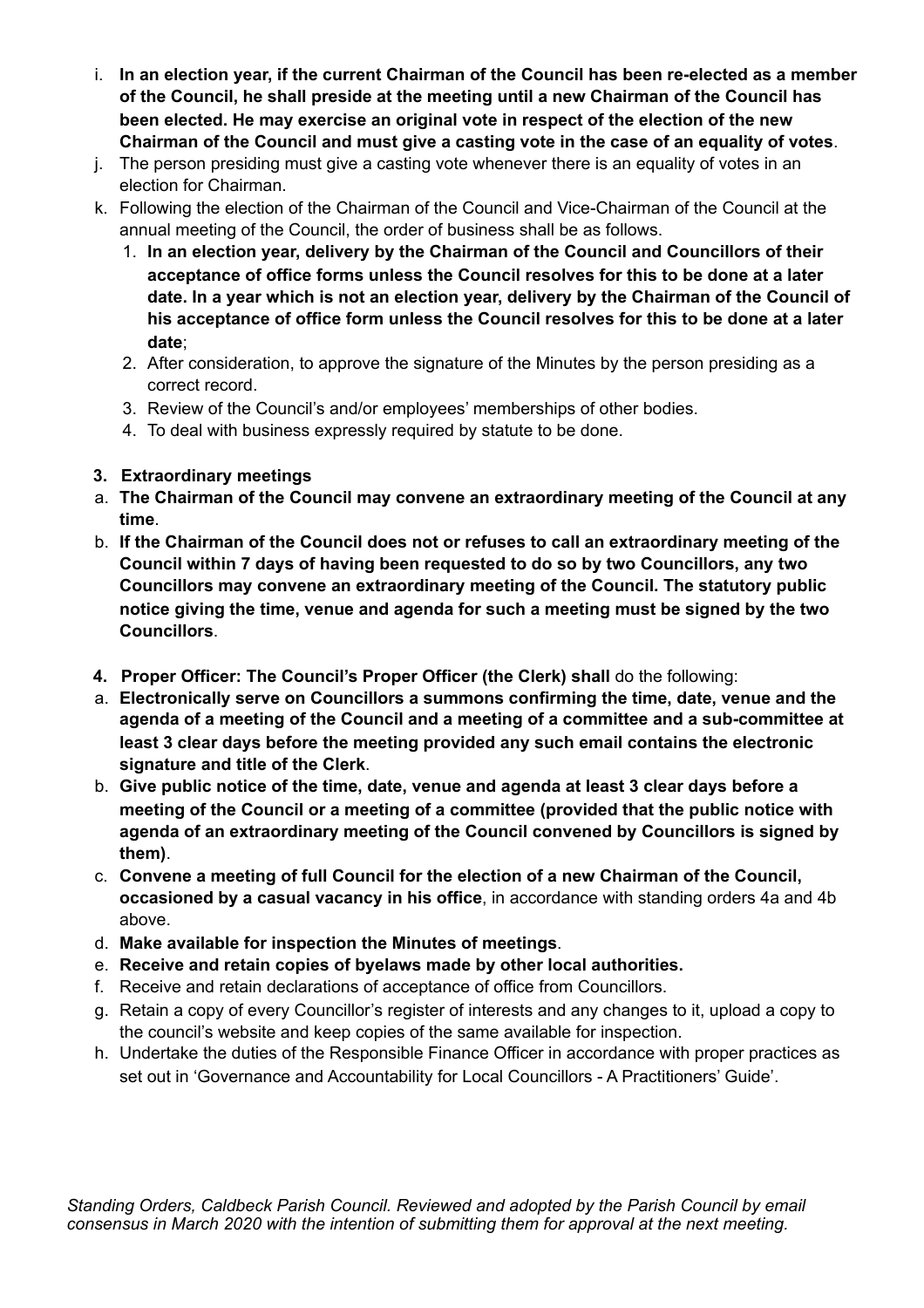### **5. Code of conduct**

- a. All Councillors shall observe the code of conduct adopted by the Council.
- b. Unless he has been granted a dispensation, a Councillor shall withdraw from a meeting when it is considering a matter in which he has a disclosable pecuniary interest. He may return to the meeting after it has considered the matter in which he had the interest.
- c. **Dispensation requests shall be in writing and submitted to the Clerk** as soon as possible before the meeting, or failing that, at the start of the meeting for which the dispensation is required.
- d. A decision as to whether to grant a dispensation shall be made by a meeting of the Council for which the dispensation is required and that decision is final.
- e. A dispensation request shall confirm:
	- i. the description and the nature of the disclosable pecuniary interest or other interest to which the request for the dispensation relates;
	- ii. whether the dispensation is required to participate at a meeting in a discussion only or a discussion and a vote;
	- iii. the date of the meeting or the period (not exceeding four years) for which the dispensation is sought; and
	- iv. an explanation as to why the dispensation is sought.
- f. Councillors with "other registrable interests" relevant to an item of business on the agenda shall disclose such interests at the start of the meeting. Councillors may only speak on the matter if and when the public has a right to speak.
- g. **A dispensation may be granted in accordance with standing order 5(d) above if having regard to all relevant circumstances the following applies**:
	- **i. without the dispensation the number of persons prohibited from participating in the particular business would be so great a proportion of the meeting transacting the business as to impede the transaction of the business or**
	- **ii. granting the dispensation is in the interests of persons living in the council's area or**
	- iii. **it is otherwise appropriate to grant a dispensation**.
- h. **Upon notification by the District Council that a Councillor or non-Councillor with voting rights has breached the Council's code of conduct, the Council shall consider what, if any, action to take against him. Such action excludes disqualification or suspension from office**.

# **6. Questions**

- a. A Councillor may seek an answer to a question concerning any business of the Council provided 7 clear days notice of the question has been given to the Clerk.
- b. Questions not related to items of business on the agenda for a meeting shall only be asked during the part of the meeting set aside for such questions (public participation).
- **7. A legal deed shall not be executed on behalf of the Council unless the same has been authorised by a resolution. In accordance with such a resolution any two Councillors may sign, on behalf of the Council, any deed required by law and the Clerk shall witness their signatures**.

#### **8. General Power of Competence**

- a. Before exercising the general power of competence, a meeting of the full Council shall have passed a resolution to confirm it has satisfied the prescribed statutory criteria required to qualify as an eligible parish council. Caldbeck Parish Council is not, to date, an eligible parish council.
- b. The Council's period of eligibility begins on the date that the resolution under standing order 8a above was made and expires on the day before the annual meeting of the Council that takes place in a year of ordinary elections.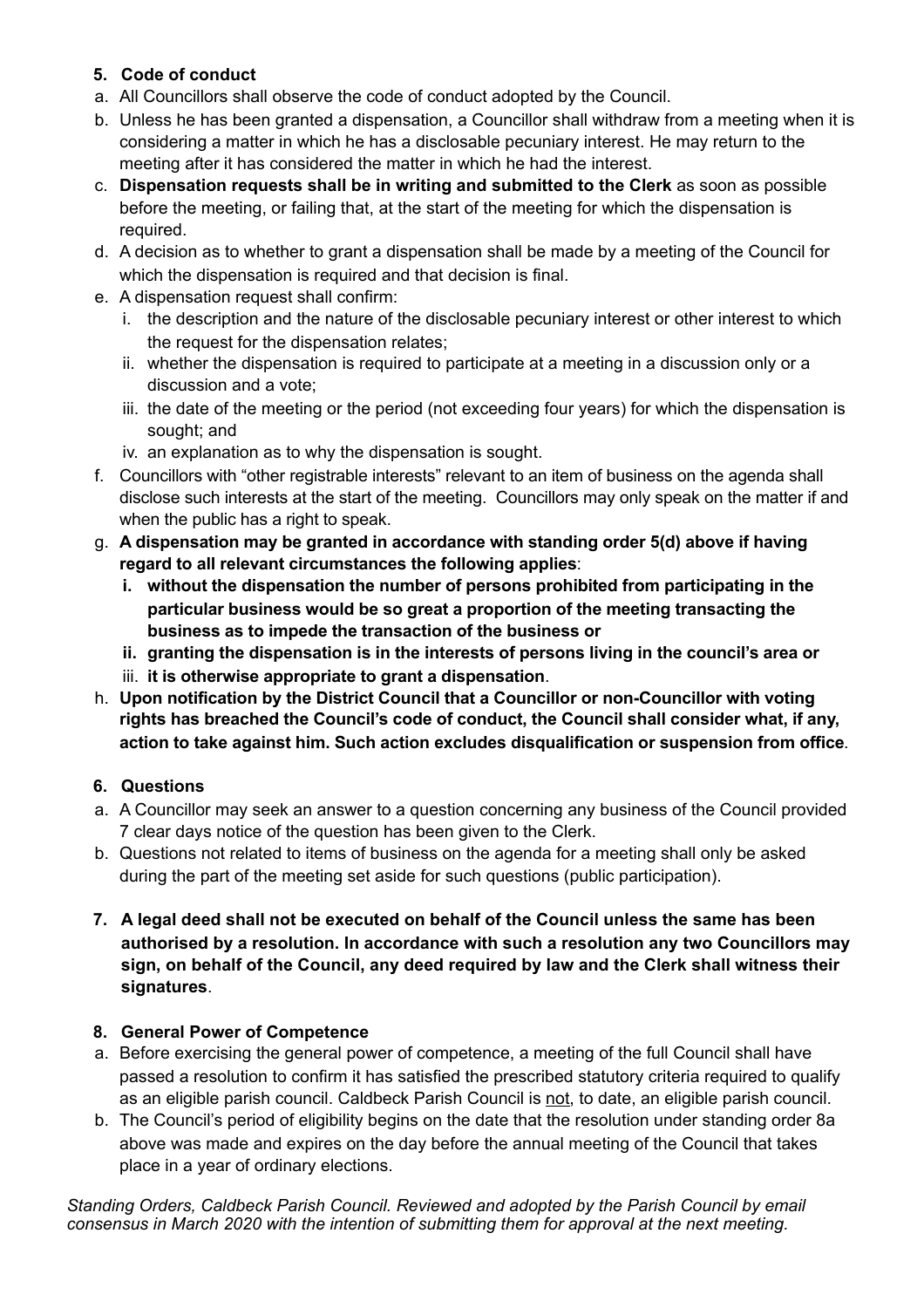c. After the expiry of its preceding period of eligibility, the Council continues to be an eligible council solely for the purpose of completing any activity undertaken in the exercise of the general power of competence which was not completed before the expiry of the Council's preceding period of eligibility.

# **9. Planning Applications**

- a. When a Local Planning Authority's deadline is prior to the next scheduled meeting of the Council, the Clerk is authorised to determine the Council's observations on uncontentious planning applications following consultation with the Chairman and other appropriate members.
- b. 'Uncontentious applications' and 'other appropriate members' shall be determined by the Clerk in consultation with the Chairman. The decision of the Clerk shall be reported to the next meeting of the Council.
- c. In the event of a contentious application the Clerk is authorised to summon an additional meeting of the Council to consider the application.

# **10. Financial Regulations and Accounting Statements**

- a. The Council shall review and adopt these standing orders and financial regulations once a year between January and March, drawing on latest guidance.
- b. The Council shall review its inventory of land and assets including buildings and office equipment once a year between January and March.
- c. All payments by the Council shall be authorised, approved and paid in accordance with the law, proper practices and the Council's financial regulations.
- d. The Clerk shall maintain a receipts and payment account and provide financial monitoring reports as a minimum at the end of each financial quarter.
- e. The Clerk shall prepare the annual governance and accountability return with supporting papers for the annual audit.
- f. Under delegation of Council powers, the Clerk can spend up to £300 without prior approval at a meeting, if necessary.
- g. The Council shall approve written estimates for the coming financial year at a meeting before the end of January.

# **11. Contracts and Tenders**

- a. Where it is intended to enter into a contract exceeding £1,500 but not exceeding £10,000 in value for the supply of goods or materials or for the execution of works, the Clerk shall give at least three weeks public notice of such intention in the same manner as public notice of meetings of the Council is given. Where the value of the contract exceeds £10,000, similar notice shall be given in addition in such newspapers circulating in the district, as the Council shall direct.
- b. **A public contract regulated by the Public Contracts Regulations 2015 with an estimated value in excess of £25,000 is subject to Regulations 109-114 of the Public Contracts Regulations 2015 which include a requirement on the Council to advertise the contract opportunity on the Contracts Finder website regardless of what other means it uses to advertise the opportunity unless it proposes to use an existing list of approved suppliers (framework agreement)**.
- c. Tenders shall be opened by the Clerk and one member of the Council and reported to the Council.
- d. A minimum of three tenders shall be obtained for contracts exceeding £300, if possible to do so.
- e. The Council is not bound to accept the lowest tender, estimate or quote.